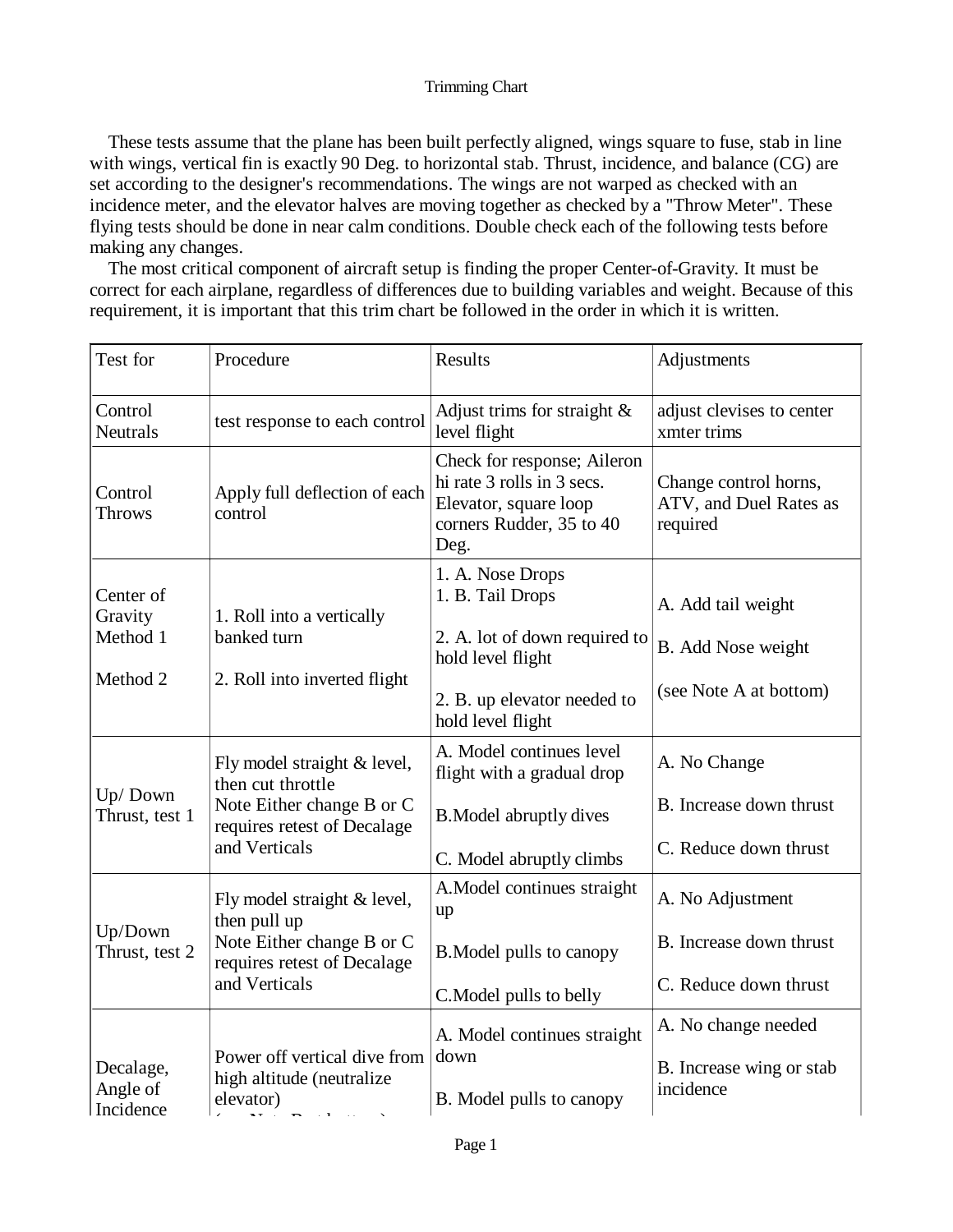## Trimming Chart

|                         | (see Note B at bottom)                                                                                               | C. Model pulls to belly                                                                                                                                                                                                                                                                       | C. Reduce wing or stab<br>incidence                             |
|-------------------------|----------------------------------------------------------------------------------------------------------------------|-----------------------------------------------------------------------------------------------------------------------------------------------------------------------------------------------------------------------------------------------------------------------------------------------|-----------------------------------------------------------------|
| Knife Edge<br>Pitch     | Fly model on normal pass,<br>roll to knife edge, left and<br>right, use rudder to hold<br>model level                | A. Model does not change<br>pitch                                                                                                                                                                                                                                                             | A. No adjustment needed<br>B. Either move CG aft; or            |
|                         |                                                                                                                      | B. Model pitches to canopy                                                                                                                                                                                                                                                                    | increase wing incidence;<br>or mix down elevator with<br>rudder |
|                         |                                                                                                                      |                                                                                                                                                                                                                                                                                               | C. Reverse of B;                                                |
| Tip Weight -<br>Test1   | Fly straight; level, roll<br>inverted, release aileron<br>stick                                                      | A. Model does not drop a<br>wing                                                                                                                                                                                                                                                              | A. No adjustment                                                |
|                         |                                                                                                                      | B. Left wing drops                                                                                                                                                                                                                                                                            | B. Add weight to right tip                                      |
|                         |                                                                                                                      | C. Right wing drops                                                                                                                                                                                                                                                                           | C. Add weight to left tip                                       |
| Tip Weight -<br>Test 2  | Fly model towards you /<br>away from you, pull tight<br>inside loop, repeat with<br>outside loop                     | A. Model comes out with<br>wings level                                                                                                                                                                                                                                                        | A. No adjustment                                                |
|                         |                                                                                                                      | B. Model comes out with<br>right wing low                                                                                                                                                                                                                                                     | B. Add weight to left tip                                       |
|                         |                                                                                                                      | C. Model comes out with<br>left wing low                                                                                                                                                                                                                                                      | C. Add weight to right tip                                      |
| <b>Side Thrust</b>      | Fly model away from you<br>and pull up to vertical                                                                   | A. Model continues straight<br>up                                                                                                                                                                                                                                                             | A. No Adjustment                                                |
|                         |                                                                                                                      | B. Model veers left                                                                                                                                                                                                                                                                           | B. Increase Right thrust                                        |
|                         |                                                                                                                      | C. Model pitches to belly<br>C. Model veers right<br>A. No Heading Changes<br>B. Heading change opposite<br>to roll command<br>C. Heading change in<br>direction of roll command<br>A. Model does not roll<br>B. Model rolls indirection of<br>rudder<br>C. Model rolls opposite to<br>rudder | C. Reduce Right thrust                                          |
| Aileron<br>Differential | Fly model toward you, pull<br>into a vertical climb before<br>it reaches you. Neutralize<br>controls then half roll. |                                                                                                                                                                                                                                                                                               | A. Differential settings<br>OK                                  |
|                         |                                                                                                                      |                                                                                                                                                                                                                                                                                               | B. Increase differential                                        |
|                         |                                                                                                                      |                                                                                                                                                                                                                                                                                               | C. Decrease differential                                        |
| Dihedral                | Fly model on normal pass,<br>roll to knife edge, left and<br>right, use rudder to hold<br>model level                |                                                                                                                                                                                                                                                                                               | A. Dihedral OK                                                  |
|                         |                                                                                                                      |                                                                                                                                                                                                                                                                                               | B. Reduce dihedral                                              |
|                         |                                                                                                                      |                                                                                                                                                                                                                                                                                               | C. Increase dihedral                                            |